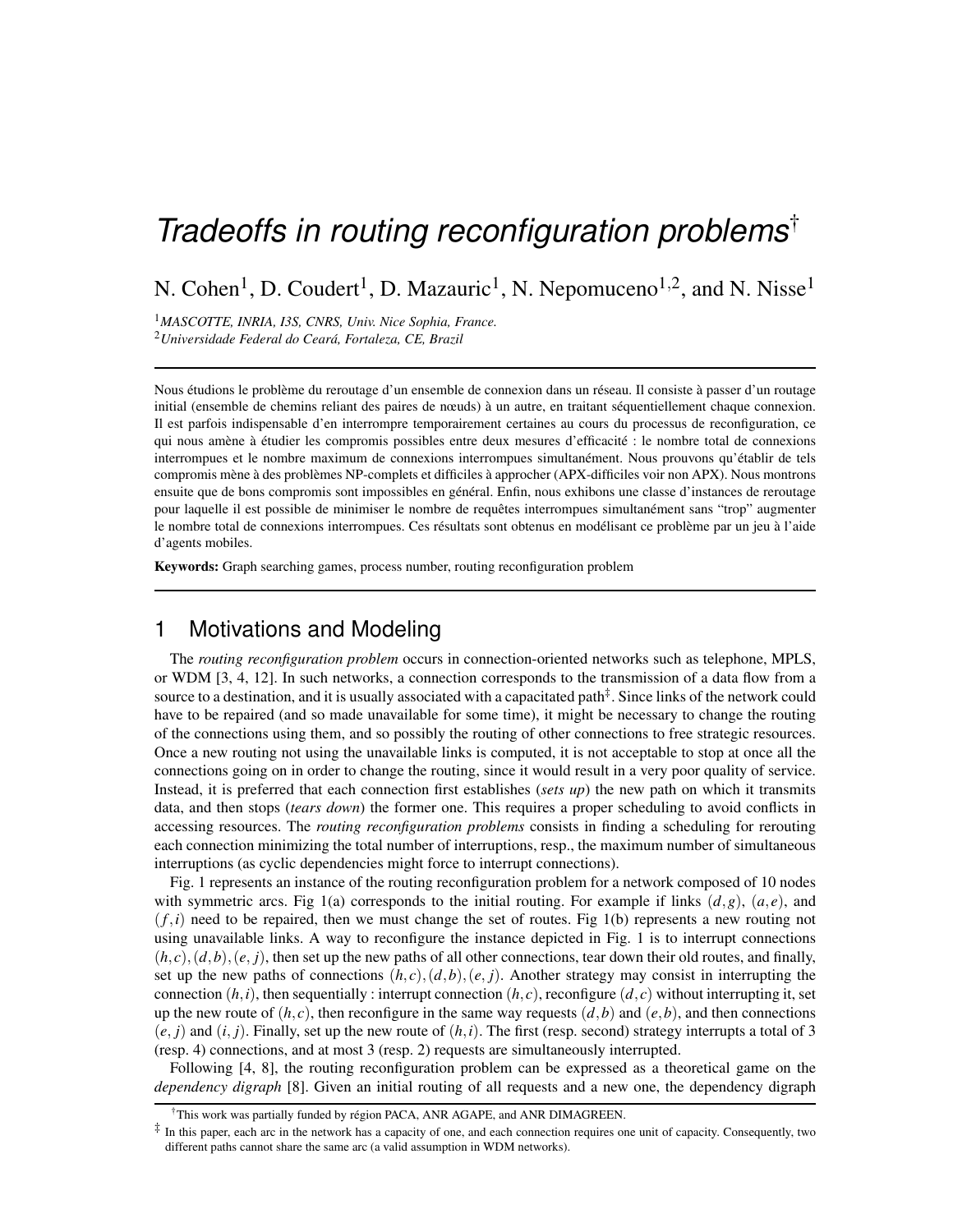

FIG. 1: Instance of the reconfiguration problem consisting of a network with 10 nodes, symmetric arcs, and 8 connections  $(h, i), (h, c), (d, c), (d, b), (e, b), (e, j), (i, j), (g, i)$  to be reestablished.

contains one node per connection that must be switched. There is an arc from node *u* to node *v* if the initial route of connection *v* uses resources that are needed by the new route of connection *u*. Fig. 1(c) represents the dependency digraph of the instance depicted in Fig. 1. Indeed, there is an arc from vertex  $(d, c)$  to vertex  $(h, c)$ , because the new route used by connection  $(d, c)$  (Fig. 1(b)) uses resources seized by connection  $(h, c)$ in the initial configuration (Fig. 1(a)). Other arcs are built in the same way.

In this paper, we study the routing reconfiguration problem through the *digraph processing* game [4], analogous to the *graph searching* game [7]. This game is defined by operations (or rules), which are very similar to the ones defining the *node search number* [7, 9] of a graph. The goal is to *clear*, or to *process*, all the vertices of a contaminated digraph *D* through a sequence of the following three operations :

- *R*<sup>1</sup> Place an agent on a vertex *v* of *D* (*interrupt the initial route of the corresponding connection*) ;
- *R*<sup>2</sup> Remove an agent from a vertex *v* of *D* if all its outneighbors are either processed or occupied by an agent, and process *v* (*establish the new route of the corresponding connection*) ;
- $R_3$  Process an unoccupied vertex *v* of *D* if all its outneighbors are either processed or occupied by an agent (*establish the new route, and then interrupt the old one, of the corresponding connection*).

A sequence of such operations that processes all vertices of *D* is called a *process strategy* of *D*. During this process, we use mobile agents that are sequentially placed at and removed from the vertices of *D* (note that an agent which has been removed from a vertex can be reused later). The number of agents used by a process strategy for *D* is the maximum number of agents present at the vertices of *D* during its execution. A vertex is *covered* during a strategy if it is occupied by an agent at some step of the process strategy.

We study this game according to two measures : (1) the total number of agents used, and (2) the total number of vertices covered by an agent during the processing of *D*. The reconfiguration problem is equivalent to the clearing of its dependency digraph. In this context, the two measures respectively correspond to the maximum number of simultaneous disruptions during the rerouting of the connections and to the total number of requests disrupted during the whole process. Previous works have studied the problem of minimizing each of these parameters independently [8, 3]. For the instance of Fig 1, the first strategy described before minimizes metric (2) and the second achieves the minimum for metric (1). It is easy to show that for this instance, there does not exist a strategy such that 2 agents are used covering at most 3 nodes.

In this paper, we study the tradeoff between both these conflicting objectives, proving that there exists some instances for which minimizing one of these objectives arbitrarily impairs the quality of the solution for the other one. Since we prove that any digraph is the dependency digraph of some instance of the routing reconfiguration problem, it is sufficient to focus our study on the digraph processing game.

## 2 Definitions and Previous Work

Let *D* be a *n*-node directed graph. In the following, a  $(p,q)$ -process strategy denotes a process strategy for *D* using at most *p* agents and covering at most *q* vertices. When the number of covered vertices is not constrained, we note *p-process strategy* instead of (*p*,*n*)-process strategy. Similarly, when the number of agents is not constrained, we note *q-process strategy* instead of (*n*,*q*)-process strategy.

The **process number** of a digraph *D*,  $pn(D)$ , is the smallest *p* such that there exists a *p*-process strategy for *D*. The digraph *D* of Fig. 1(c) has  $pn(D) = 2$ . While digraphs with process number 0, 1, and 2 can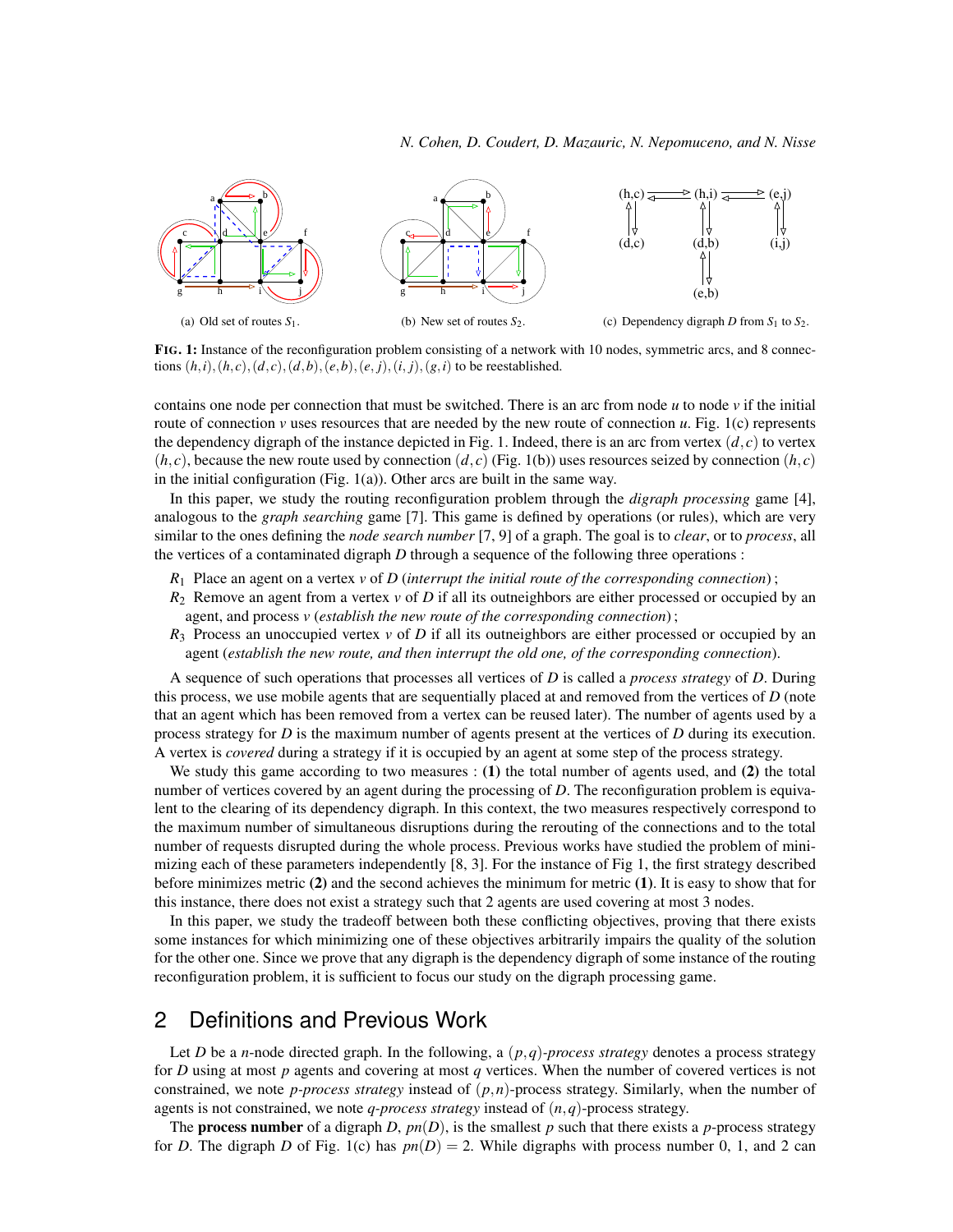be recognized in polynomial time [5], computing the process number in general digraphs is not in APX and is NP-hard [4]. A distributed polynomial-time algorithm to compute the process number of trees with symmetric arcs has been proposed in [2]. Furthermore, the first heuristic computing the process number of any digraph is described in [3]. The *node search number* and the *pathwidth* (introduced by Robertson and Seymour in [11]) are graph invariants closely related to the notion of process number for undirected graph. The node search number of a graph *G*, denoted by  $sn(G)$ , is the smallest *p* such that rules  $R_1$  and  $R_2$  ( $R_3$  is omitted) are sufficient to process *G* using at most *p* agents (see [7, 9]). It has been proved in [6] by Ellis *et al.* that for any graph *G*,  $pw(G) = sn(G) - 1$ , and in [4] that  $pw(G) \leq pn(G) \leq pw(G) + 1$ , where the graph *G* is considered as a symmetric digraph. Since the problem of determining the pathwidth of a graph is not in APX [10], it can be proved that the computation of all these parameters also is.

The **cover number** of a digraph *D*,  $m f v s(D)$ , is the smallest *q* such that there exists a *q*-process strategy for *D*. The digraph of Fig. 1(c) has  $m f v s(D) = 3$ . Determining the cover number of a digraph *D* entails the computation of the size of a *minimum feedback vertex set* (MFVS§ ), which is well known to be NP-complete and APX-hard.

In the following, we introduce new tradeoff metrics in order to study the loss one may expect on one parameter while constraining the other. In particular, what is the minimum number of vertices that must be covered by a process strategy using  $pn(D)$  agents? Similarly, what is the minimum number of agents that must be used to process *D* covering at most  $m f v s(D)$  vertices ?

**Definition 1** Given an integer  $q \geq m f v s(D)$ , we denote by  $p n_q(D)$  the minimum p such that a  $(p,q)$ -process *strategy for D exists. We write*  $p n_{m f v s}(D)$  *instead of*  $p n_{m f v s}(D)(D)$ *.* 

**Definition 2** Given an integer  $p \ge pn(D)$ , we denote by  $m f v s_p(D)$  the minimum q such that a  $(p,q)$ -process strategy for D exists. We write  $m f v s_{pn}(D)$  instead of  $m f v s_{pn(D)}(D)$ .

Note that  $m f v s_{nn}(D)$  is the minimum number of vertices that must be covered by a  $pn(D)$ -process strategy, and that  $p n<sub>m fvs</sub>(D)$  is the minimum number of agents required by a  $m f v s(D)$ -process strategy. To illustrate the pertinence of these tradeoff metrics, consider the digraph *D* of Fig. 1(c). We can verify that there does not exist a  $(2,3)$ -process strategy for *D* (a process strategy minimizing both metrics). On the other hand, we have previously described a  $(2,4)$ -process strategy and a (3,3)-process strategy for *D*. We have :  $pn_{m f v s}(D) = 3$ while  $pn(D) = 2$ , and  $m f v s_{pn}(D) = 4$  while  $m f v s(D) = 3$ . Fig. 2 depicts the shape of the variation of the minimum number *q* of vertices covered by a *p*-process strategy for *D*  $(p \ge pn(D))$ , i.e.  $m f v s_p(D)$  as a function of p. Note that this function is non-increasing and lower bounded by  $m f v s(D)$ .



FIG. 2:  $m f v s_p(D)$  as a function of *p*.

#### 3 Our Results

We first prove that any digraph is the dependency digraph of an instance of the routing reconfiguration problem. Thus it shows the relevance of studying these problems through dependency digraph notion. We then prove that computing the process number of a digraph *D* is not in APX (and thus NP-hard), even if the subset of covered vertices is given, disproving a conjecture of Solano [12]. Other results consist of an analysis of the behaviour of the two measures  $\frac{m f v s_{pn}}{m f v s}$  and  $\frac{p n_{m f v s}}{p n}$ , both in general digraphs and in symmetric digraphs. As mentioned above, in general, no process strategy minimizes both the number of agents and the number of covered vertices (see example of Fig. 1). Hence, we are interested in the loss on one measure when the other is constrained. Due to lack of space, all proofs are omitted and can be found in [1]. The following theorem shows the complexity of estimating the possible tradeoffs.

**Theorem 1** Let  $\alpha \in [0,1]$ *. Given a digraph D, the problem of minimizing*  $\alpha$ *, pn<sub>mfvs</sub>*(*D*) +  $(1-\alpha)$ *pn*(*D*) *is not in APX, and the problem of minimizing*  $\alpha.mfvs_{pn}(D) + (1-\alpha)mfvs(D)$  *is APX-hard.* 

<sup>§</sup> A feedback vertex set of a digraph *D* is a set of vertices whose removal makes *D* acyclic